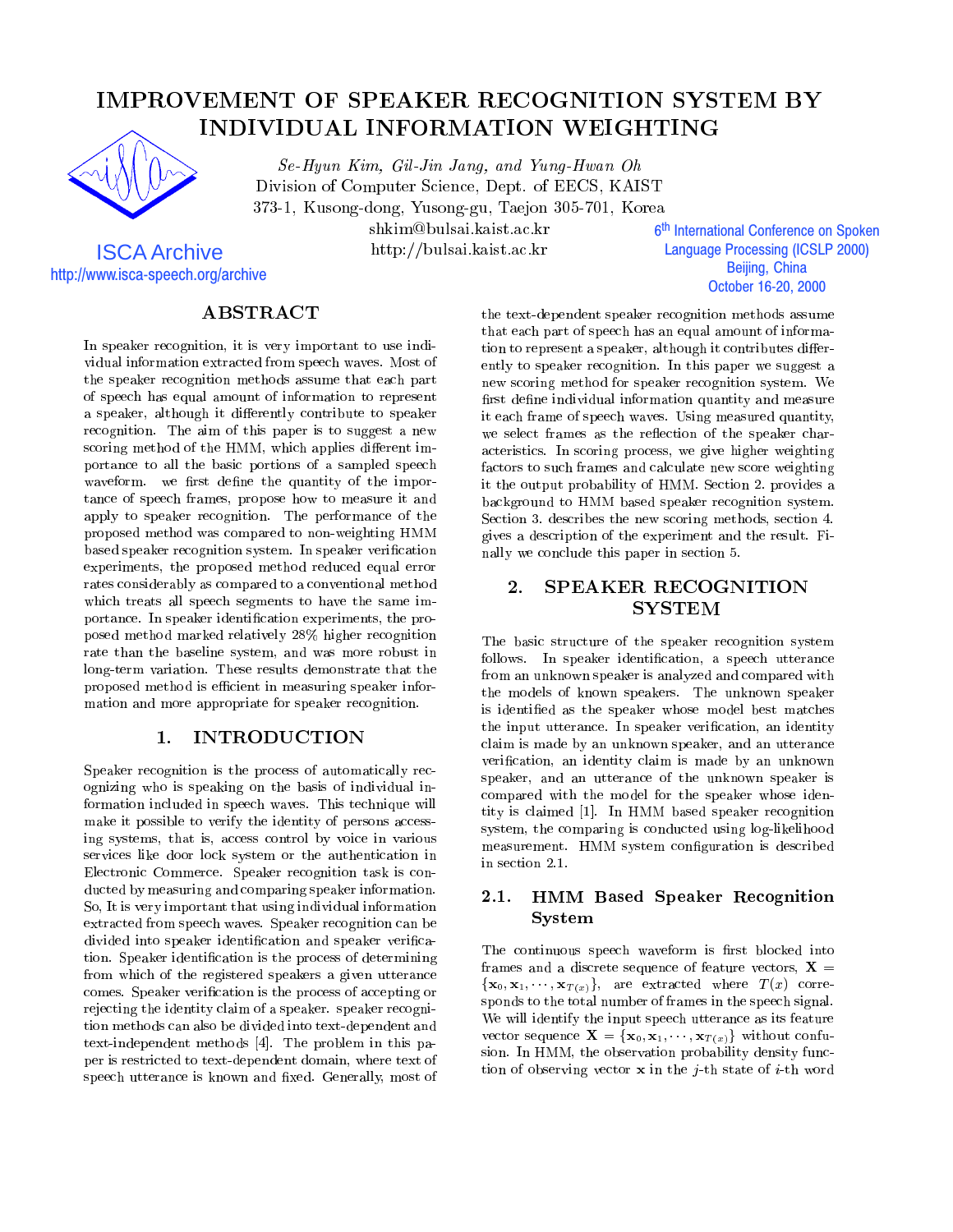HMM is given by  $b_j^i(\mathbf{x}) = Pr(\mathbf{x}|s_t = j)$  and the transition probability is defined by  $a_{ik}^i = Pr(s_{t+1} = k | s_t = j)$  [5]. The optimal path under the Vitebi decoding is the one which attains the highest log-likelihood score. we denote  $S^i = \{s_1; s_2; \dots; s_T\}$  as the optimal path of the input utterance X into *i*-th word HMM  $\lambda_i$ . Then, the log-likelihood score of the input utterance  $X$  along its optimal path in *i*-th model  $\lambda_i$ ,  $g_i(X, \lambda_i)$ , can be written as

$$
g_i(\mathbf{X}; \Lambda) = \frac{1}{T} \log f(\mathbf{X}, S^i | \lambda_i) = \frac{1}{T} \{ \sum_{t=1}^T [\log a_{s_{t-1}s_t}^{(i)} + \log b_{s_t}^{(i)}(\mathbf{x}_t)] \}
$$
(1)

In above equation, we can see that each frame has the same contribution to the total score. But the investigation of the human propensity for speaker recognition shows that concentrate a few important portion of speech waves and then identify a speaker. So, it is necessary to define individual information of each portion and to reflect the importance of frames.

### 2.2.Score Normalization

In speaker verification the world model based approach and the cohort model based approach have been used for score normalization [2]. The cohort model approach adopts a competition-based measurement. For a simple form of this method, a measurement is defined as a ratio of the score from the claimed speaker template with the score from most competitive speaker template. The world model approach uses a set of text-dependent speaker independent word models as world models. The scores of test utterance from the world models are used to normalize the score from speaker template. This normalization techniques are not directly applied to speaker verication system. Because all models have the same world model for same test utterance in world model based normalization method, it is useless. In cohort model based method, the cohort model has no meaning for speaker model.

## 3. INDIVIDUAL INFORMATION З. WEIGHTING

To improve performance of speaker recognition system, we make efficient use of all the clues, that is, speaker identity information. as describing in section 2., humans give different contribution to each of speech segment [3]. This paper proposes a scoring method for speaker recognition, which applies different importance to all basic portions of a sampled speech waveform. First we define the quantity of the importance of speech frames and propose a new scoring method applied to speaker recognition.

### 3.1.Measuring Individual Information

Speaker identity is related with the physiological and behavioral characteristics of the speaker. These characteristics exist both in the spectral envelope and in the supra-segmental features of speech. Speaker recognition



Figure 1: Block diagram of the weighting process of measuring information weighting

system identify speaker using these speaker identities. In this paper, we suggest a method to measure the quantity of speaker identify in each speech frames. To define the quantity of the individual information contained in each frame of speech signal, we use F-ratio, which is the technique to select proper feature parameters in speaker recognition.

$$
F\text{-ratio} = \frac{\text{inter-speaker variance}}{\text{intra-speaker variance}} \tag{2}
$$

As shown in equation 2, the portion which make larger inter speaker variance and smaller intra speaker variance is well reflected speaker identity. for measuring intraspeaker variance, we use training data of specic speaker  $i.$  Between each training data of speaker model, we first select reference pattern of that speaker. Then, we calculate distance of each training data of speaker model i. Because the distance is the frame by frame distance, we must align boundary of reference pattern and each training data pattern before using time alignment algorithm such as DTW (dynamic time warping). In this process, we define inter speaker variance using speaker  $i$ 's reference pattern and other speaker's with same text data. These process is shown in figure 1. In frame by frame distance measurement, there are 3 case of frame matching. Namely 1 frame to 1 frame, 1 frame to n frames and n frames to 1 frame. Considering these frame matching condition, we define frame distance as equation 3.

$$
\delta(\mathbf{x}_{t}^{ref}, \mathbf{x}_{t_1;\cdots;t_K}^n) = \frac{1}{K} \sum_{i=1}^{K} ||\mathbf{x}_{t}^{ref} - \mathbf{x}_{t_i}^n||_{\epsilon} \qquad (3)
$$

In this equation, distance measure can be used such as Euclidean distance measure, Mahalanobis distance etc. In the training phase, we align all the training data and calculate each frame distance. By using inter speaker distance and intra speaker distance, we calculate the quantity of individual information of each frames. this value can be written as

$$
w_t = \frac{\frac{1}{M} \sum_{all \space m} \delta(\mathbf{x}_t^{ref}, \mathbf{x}_{t_1; \dots; t_J}^m)}{\frac{1}{N-1} \sum_{n \neq ref} \delta(\mathbf{x}_t^{ref}, \mathbf{x}_{t_1; \dots; t_K}^n)}
$$
(4)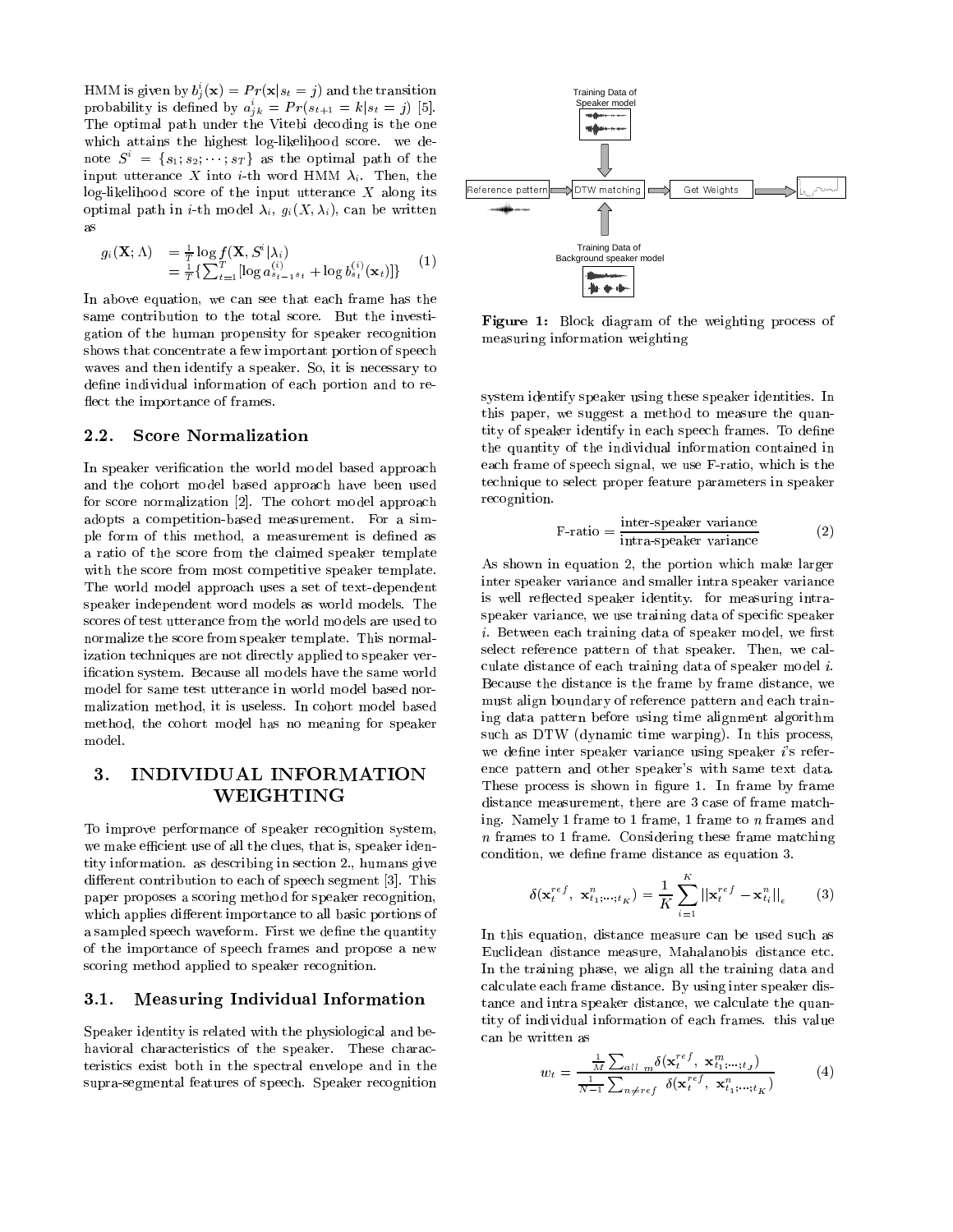

Figure 2: Block diagram of proposed Speaker verication system

where M is the number of *i*th speaker's background model data and  $N$  is the number of training data of speaker i.  $w_t$  is normalized individual information quantity of t frame in speech signal. A denominator represents intra speaker variance and a numerator represents intra speaker variance. As the greater value it has, the better individual information is reflected.

# **Speaker Verification System**

The measured quantity is used as a weighting factor in speaker verification system and incorporated into a scoring process. as shown in section 2.1., log-likelihood score is calculated and defined as the weight of the frames. We weigh it to the output probability of HMM. The weighted log-likelihood score can be written as

$$
g_i^{new}(\mathbf{X}; \Lambda) = \frac{1}{T} \log f^{new}(\mathbf{X}, S^{(i)} | \lambda_i)
$$
  
\n
$$
= \frac{1}{T} \left\{ \sum_{t=1}^T \left[ \log a_{s_{t-1}s_t}^{(i)} + \log \left\{ b_{s_t}^{(i)}(\mathbf{x}_t) \times w_t^{(i)} \right\} \right] \right\}
$$
ua  
\n
$$
= \frac{1}{T} \left\{ \sum_{t=1}^T \left[ \log a_{s_{t-1}s_t}^{(i)} + \log b_{s_t}^{(i)}(\mathbf{x}_t) + \log w_t^{(i)} \right] \right\}
$$
bo  
\n(5) 4

Figure 2 shows the block diagram of proposed speaker verification system. In training phase, we select reference pattern between training data and calculate individual information quantity of each frame. In testing phase, we time-align the test speech with reference pattern and calculate each frame weights. Next we compare this score with threshold, and decide whether accept or reject. these algorithm have some more processes than original system. So time complexity is higher than baseline system. But most of process is conducted in training phase, this is not serious concerned.

### 3.3.Speaker Identication System

In speaker identification system, we use measured individual information for normalization. There are two main normalization technique in speaker verification, that is world model based normalization and cohort model based normalization. But these techniques can not be applied directly to speaker identification. Figure 3



 $\mathcal{F}$  and  $\mathcal{F}$  are as an order of proposed Speaker in proposed speaker in  $\mathcal{F}$ cation system

shows the block diagram of proposed speaker identication system. Proposed system is divided two part. First, like general HMM based system, we calculate likelihood ratio between each model and test utterance. Second phase, by comparing the above likelihood ratio with the likelihood of top 1 model, we select top  $n$  candidates within specific threshold. We assume that each candidates are the claimed speaker and time-align test utterance and candidate model  $i$  using DTW matching. Then we calculate the weighting factor of each test utterance frames on the assumption that test utterance comes from speaker  $i$ . This process is conducted for all  $n$  candidates. Finally we calculate new score for each candidates and decide the model id that have maximum likelihood score.

### **EXPERIMENTS** 4.

A number of experiments were conducted in order to evaluate the usefulness of the weighted scoring method for both speaker verification and speaker identification.

### 4.1.Database

In each experiment, a total of 60 speaker models were trained with 5 fixed 4-digit utterances for each model. Speech utterance set is consisted of korean 4-digit utter ances. We collect speech utterance in laboratory envi ronment. Speaker is consisted of 10 male speaker and 2 female speaker. First we collect 5 utterances for each model training. Then, we collect 8 utterances during 2-3 days interval. So total 480 trials are tested in speaker identication experiment. And 28800 trials are tested in speaker verication experiment. Long-term variation is another critical problem in speaker recognition. In this paper, we collect test data for long-term variation experiment after 1 year later first training data are collected.

#### 4.2.Experimental Results

12-order mel-frequency cepstrum, delta mel-frequency cepstrum, energy and delta energy were used as input pa-